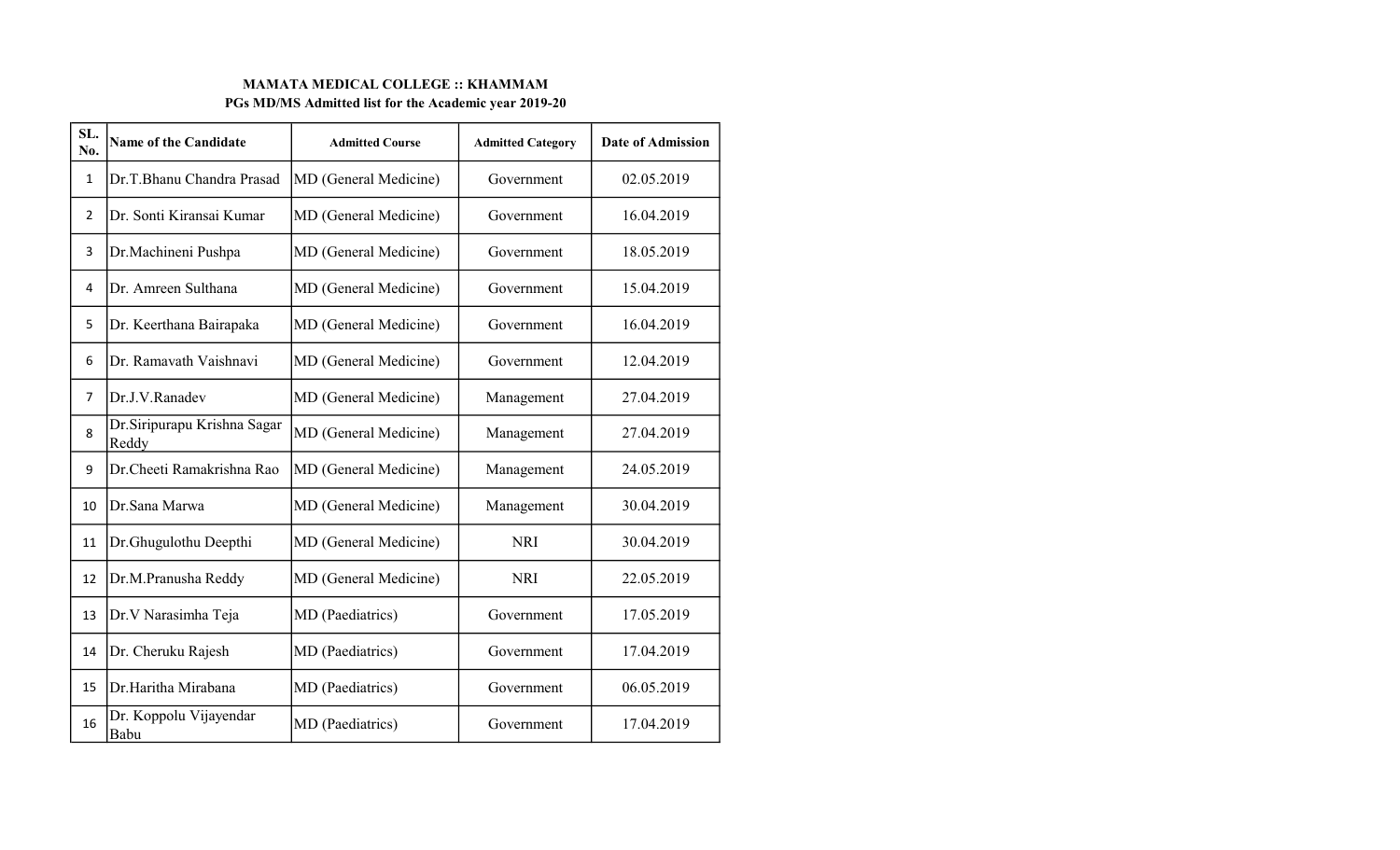| 17 | Dr.M.S. Srivaishnavi                  | MD (Paediatrics)           | Management | 30.04.2019 |
|----|---------------------------------------|----------------------------|------------|------------|
| 18 | Dr.Boddam Ganesh Yadav                | MD (Paediatrics)           | Management | 29.04.2019 |
| 19 | Dr.Chunchu Bhavana                    | MD (Paediatrics)           | Management | 29.04.2019 |
| 20 | Dr. Sivesh P.V.S                      | MD (Paediatrics            | <b>NRI</b> | 23.05.2019 |
| 21 | Dr.Dasari Samyuktha                   | MD (Anaesthesia)           | Government | 20.05.2019 |
| 22 | Dr.Nazma Jabeen                       | MD (Anaesthesia)           | Government | 18.05.2019 |
| 23 | Dr.Degutla Karthik Chary              | MD (Anaesthesia)           | Government | 18.05.2019 |
| 24 | Dr. Gundala Shashidar Rao             | MD (Anaesthesia)           | Government | 18.04.2019 |
| 25 | Dr.Mullangi Himabindu                 | MD (Anaesthesia)           | Management | 13.05.2019 |
| 26 | Dr.Tejaswi.T                          | MD (Anaesthesia)           | Management | 24.05.2019 |
| 27 | Dr.Bindu Kapu                         | MD (Anaesthesia)           | Management | 23.05.2019 |
| 28 | Dr.Naga Vijayendra<br>Vaishnavi Vaddi | MD (Anaesthesia)           | <b>NRI</b> | 25.05.2019 |
| 29 | Dr.Karnala Sahithi                    | MD (Pulmonary<br>Medicine) | Government | 20.05.2019 |
| 30 | Dr.Prem Sagar N                       | MD (Pulmonary<br>Medicine) | Government | 20.05.2019 |
| 31 | Dr.Alwa Karunasree                    | MD (Pulmonary<br>Medicine) | Management | 24.05.2019 |
| 32 | Dr.Mukeshkumar Masetty                | MD (Pulmonary<br>Medicine) | <b>NRI</b> | 30.05.2019 |
| 33 | Dr. Kalyankar Sonika<br>Choudary      | MD (DVL)                   | Government | 15.04.2019 |
| 34 | Dr. S Mounika                         | MD (DVL)                   | Government | 17.04.2019 |
| 35 | Dr.Panduri Deepthi Naidu              | MD (DVL)                   | Management | 01.05.2019 |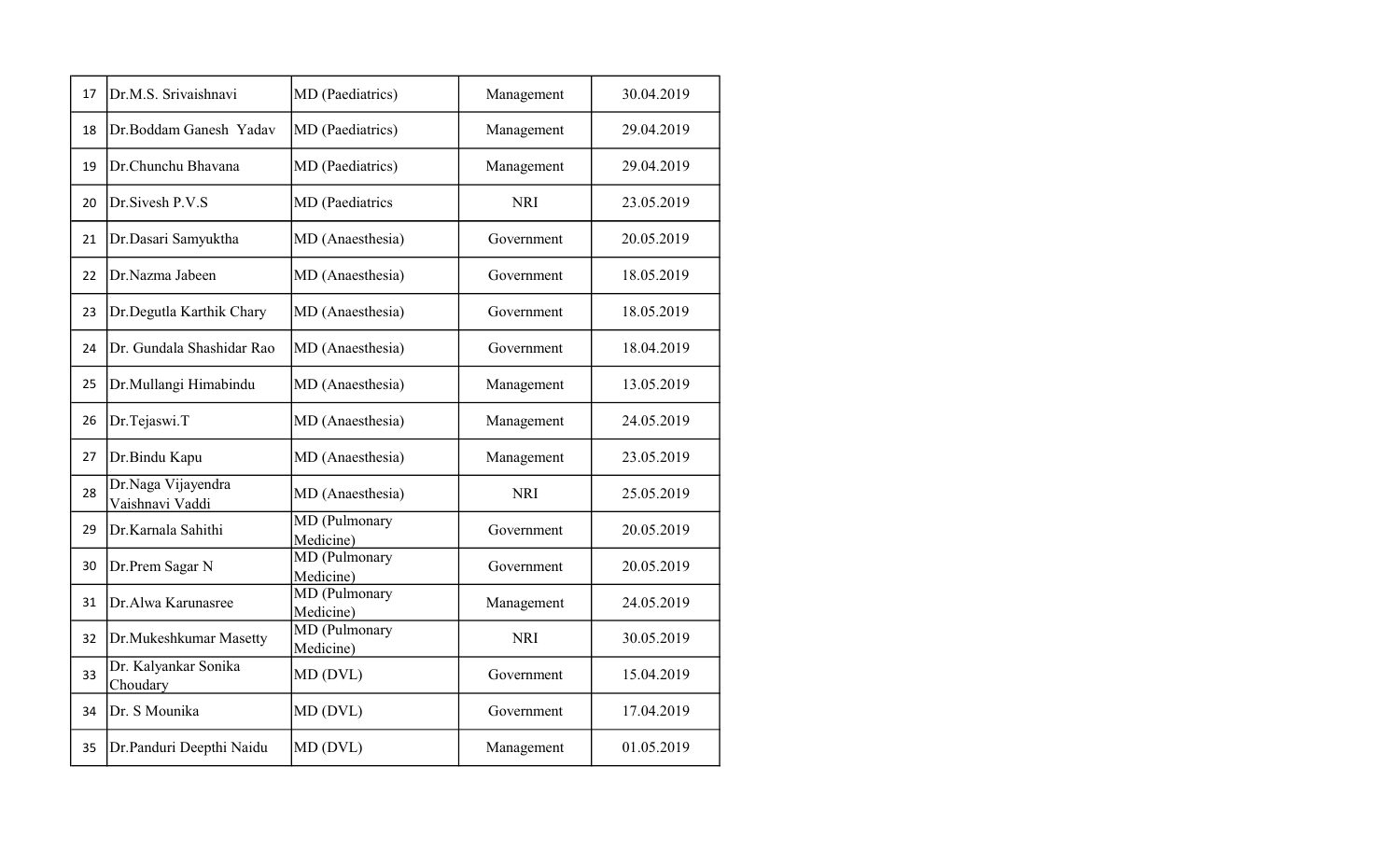| 36 | Dr.Shaik Naseema                            | MD (DVL)             | Management | 30.04.2019 |
|----|---------------------------------------------|----------------------|------------|------------|
| 37 | Dr. Vangala Pavani                          | MD (Radiodiagnosis)  | Government | 17.04.2019 |
| 38 | Dr. Vooradi Kranthi Kiran                   | MD (Radioodiagnosis) | Government | 18.05.2019 |
| 39 | Dr. Somagani Rohan Kumar                    | MD (Radiodiagnosis)  | Government | 13.04.2019 |
| 40 | Dr.Nallamilli Suma Priya                    | MD (Radio-diagnosis) | Management | 25.04.2019 |
| 41 | Dr.Gagguturi Reshma                         | MD (Radio-diagnosis) | Management | 01.05.2019 |
| 42 | Dr.Ega Vishalini                            | MD (Radio-diagnosis) | <b>NRI</b> | 10.05.2019 |
| 43 | Dr.Adepu Sneha                              | MD (Radio-diagnosis) | Management | 29.04.2019 |
| 44 | Dr. Abdul Rahman Baothman   MD (Psychiatry) |                      | Government | 18.05.2019 |
| 45 | Dr.Rachakatla Vivek Kumar                   | MD (Psychiatry)      | Management | 24.05.2019 |
| 46 | Dr.Kandula Somabala<br>Charishma            | MD (Psychiatry)      | Management | 23.05.2019 |
| 47 | Dr.Dhedhi Bhavesh<br>Jayantilal             | MD (Psychiatry)      | M.Q        | 30.05.2019 |
| 48 | Dr. Nikitha Bung                            | MS (General Surgery) | Government | 16.04.2019 |
| 49 | Dr.P.Naresh                                 | MS (General Surgery) | Government | 18.05.2019 |
| 50 | Dr. Gourraj Sanghamithra                    | MS (General Surgery) | Government | 20.05.2019 |
| 51 | Dr. Supriya Naik Pathlavath                 | MS (General Surgery) | Government | 12.04.2019 |
| 52 | Dr. Ananthula Anusha                        | MS (General Surgery) | Management | 11.05.2019 |
| 53 | Dr.Poornima Oggu                            | MS (General Surgery) | Management | 11.05.2019 |
| 54 | Dr.Madhavapeddy<br>Rajavardhan Reddy        | MS (General Surgery) | Management | 25.04.2019 |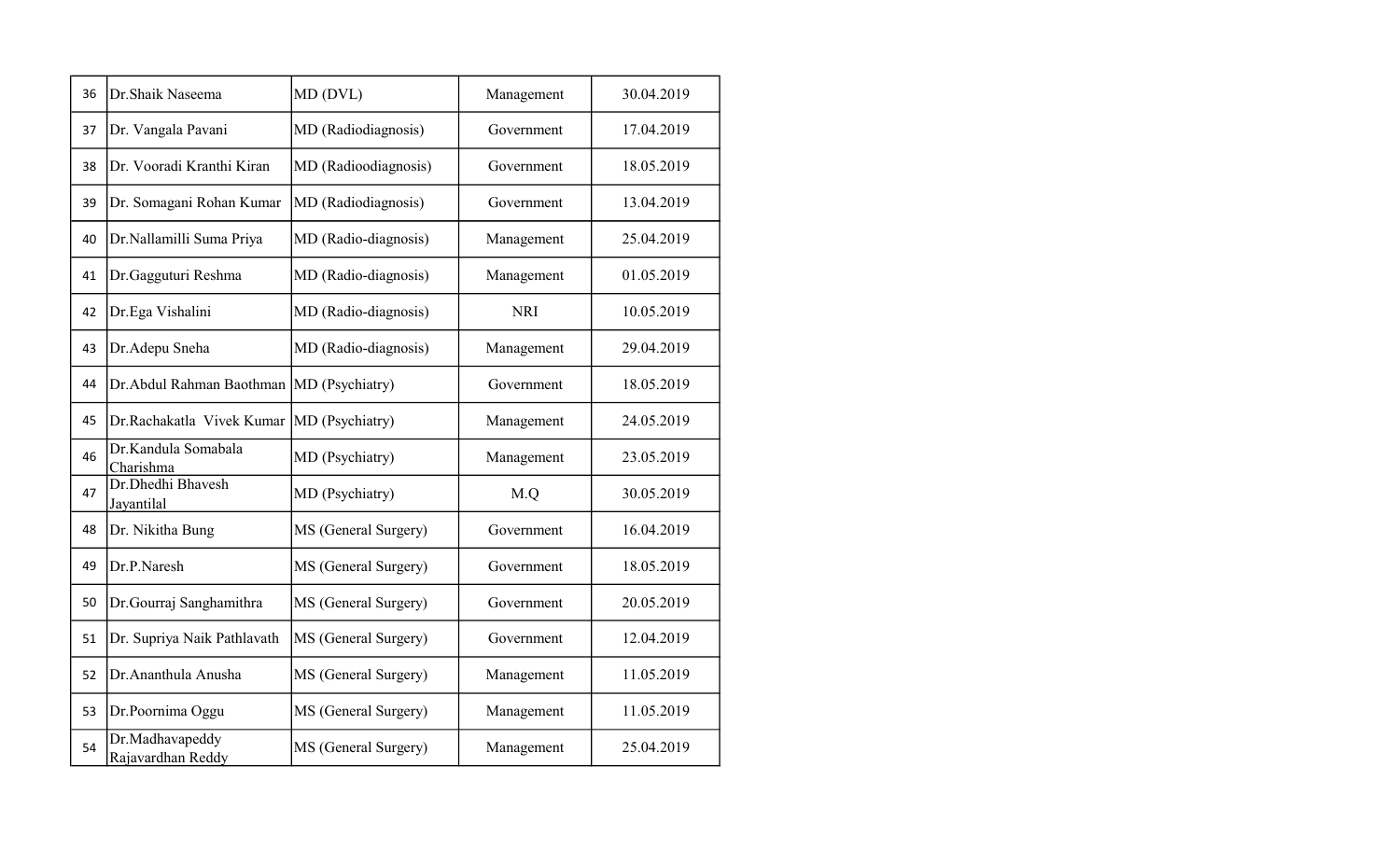| 55 | Dr. Yeramaneni Venkat<br>Prashanth | MS (General Surgery) | <b>NRI</b> | 29.04.2019 |
|----|------------------------------------|----------------------|------------|------------|
| 56 | Dr.Zainab Sultana                  | MS (Orthopaedics)    | Government | 18.05.2019 |
| 57 | Dr.Mothiki Soujanya<br>Katyayani   | MS (Orthopaedics)    | Government | 06.05.2019 |
| 58 | Dr. Veedhi Rakeshav Babu           | MS (Orthopaedics)    | Government | 03.05.2019 |
| 59 | Dr.Nayan Raj.P                     | MS (Orthopaedics)    | Management | 26.04.2019 |
| 60 | Dr.Lalam Naresh                    | MS (Orthopaedics)    | Management | 24.05.2019 |
| 61 | Dr.Sai Chaitanya<br>Gopavarapu     | MS (Orthopaedics)    | Management | 23.05.2019 |
| 62 | Dr. P.Sharathchandra Reddy         | MS (Orthopaedics)    | <b>NRI</b> | 30.05.2019 |
| 63 | Dr.Godala.Harshitha Reddy          | MS (Ophthalmology)   | Government | 20.05.2019 |
| 64 | Dr. Sreekuri Divya Jyothi          | MS (Ophthalmology)   | Government | 20.05.2019 |
| 65 | Dr. Avula Sree Vinya               | MS (Ophthalmology)   | Management | 10.05.2019 |
| 66 | Dr.Satti Priyanka                  | MS (Ophthalmology)   | Management | 24.05.2019 |
| 67 | Dr.Edikoju Pavan Kumar             | MS (ENT)             | Government | 20.05.2019 |
| 68 | Dr. V Sneha Lekha                  | MS (ENT)             | Government | 15.04.2019 |
| 69 | Dr.S.Agni Vishnu Sailesh           | MS (ENT)             | Management | 23.05.2019 |
| 70 | Dr.Umamaheswara Rao. S             | MS (ENT)             | <b>NRI</b> | 30.04.2019 |
| 71 | Dr. Thammisetty<br>Nagapoojitha    | MS (Obst. & Gynaec)  | Government | 18.05.2019 |
| 72 | Dr.Dropathi Sri Surya              | MS (Obst. & Gynaec)  | Government | 06.05.2019 |
| 73 | Dr.Sikilammetla Sneha              | MS (Obst. & Gynaec)  | Government | 20.05.2019 |